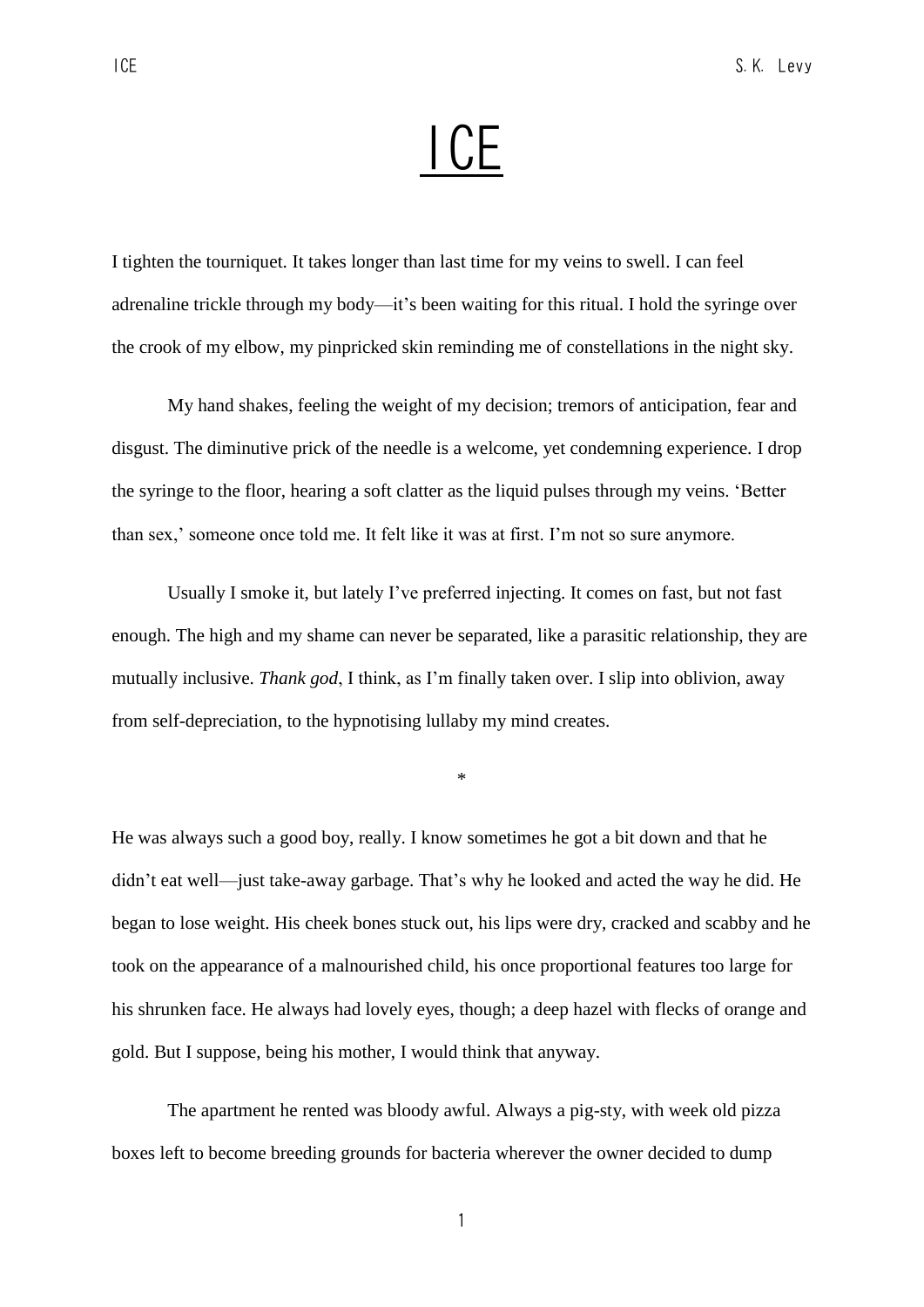them—usually nowhere in the vicinity of a bin. Behind the musky smell of unhygienic males and rotten food, was always some other strange aroma. It was unfamiliar and caused me to worry. He didn't let me come inside very often; to his apartment or his life.

\*

A dreamy smile spreads across my face. I feel my lips split in a couple of places, and let my grin broaden—I'm immune to pain now. I lean forward in my chair, rubbing my eyes; it's taking too long for me to regain focus. I feel a soft vibration through the floor, creeping up my legs, seeping into my bones. The walls of my apartment are shaking. I squeeze my eyes shut, rubbing them harder this time. The vibrations are stronger, the walls are still shaking. I panic. It's an earthquake! I jump out of my chair and run, but before I can get to the door I trip and the floor engulfs me, tuning soft as I sink into the quicksand.

*What's happening?* In some distant, functioning part of my mind, I know that this high feels different, but the intensity of that thought is muted by my lack of self-preservation. I struggle with the quicksand, but my attempts at freedom are futile; each movement sucks me in further. I become inundated by thick mucus.

*It's all in your head, man, just some weird shit you got, ride it out and enjoy the freedom*, the irrepressible, yet distant shred of sanity tells me. I sink deeper. The pressure is crippling. I can't breathe. *It's all in your head.* I'm drowning.

\*

I'm on my way to see him now actually. It's a bit of a drive, about an hour. It makes me so sad that he ended up the way he did. He was always so successful—top grades in school, graduated from uni and had a stable job. He had a lovely sports car that he took me out in a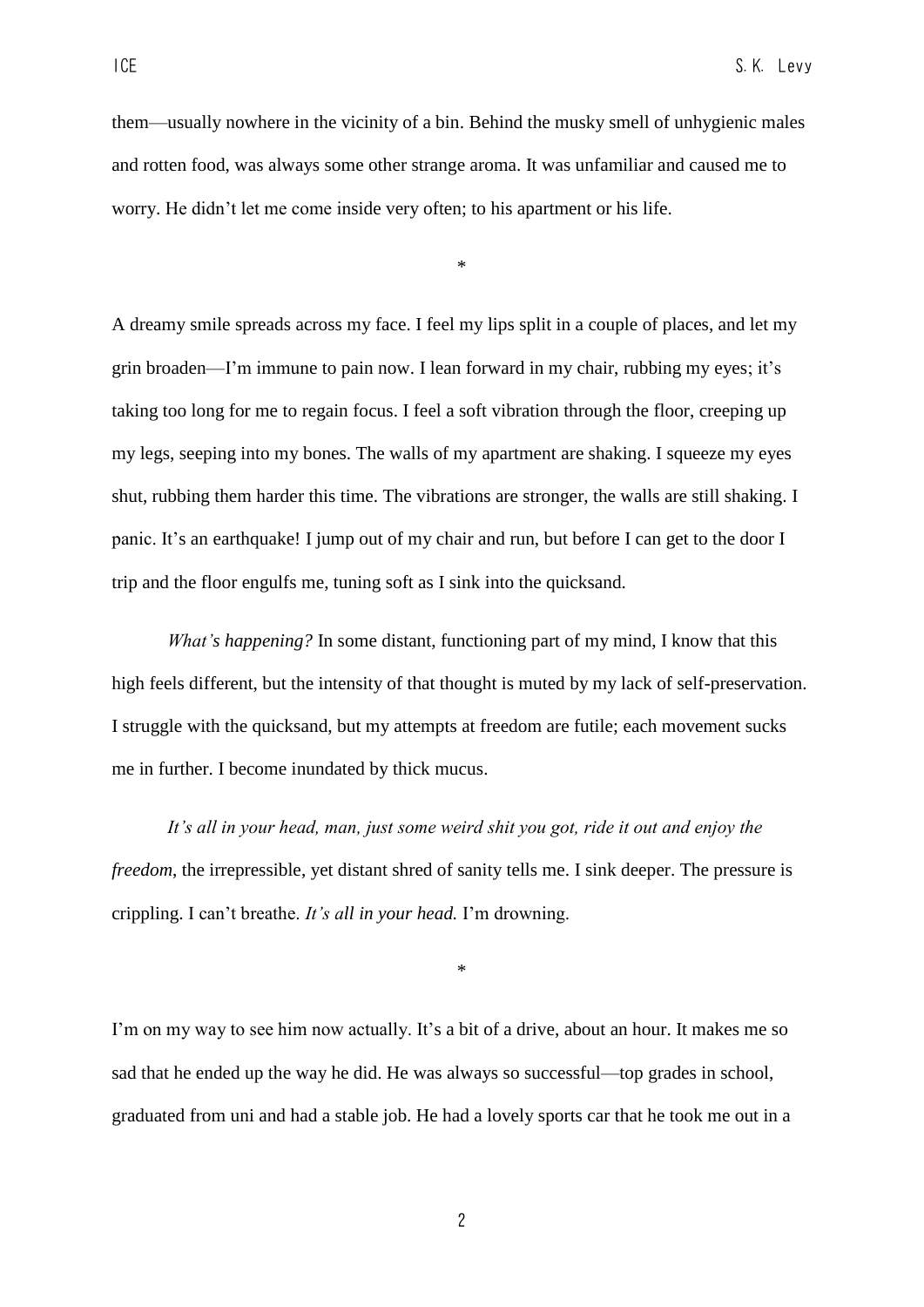couple of times. I used to joke that he'd had his mid-life crisis about twenty years premature. But he was on good money, and boys will be boys.

I never really knew what ended up happening to it. I suppose he sold it, like the rest of his belongings. That was about the time when I began to notice his depression. It was hard for me to accept, I mean, he had a great job, was living in a nice place, earning a decent income, he even had a girlfriend—so why was he so unhappy? I tried to intervene, tried to help him and do what a mother's supposed to do. But he was adamant in his refusal to accept my support.

It hurt me so much to see him spiral down, everything becoming too much for him. I stayed as strong as I could. But he just continued to shut me out. My life changed then. I felt like my son had died. It's a curious thing how whatever happens in your child's life, impacts exactly the same on your own.

\*

My feet hit solid ground. It takes a second for me to locate the rasping, sucking sound I can hear, until I realise it's me, gasping for air. I scramble to my feet, instinct driving me to run. Alive, out of breath, but free I run. It doesn't matter where, as long as it's away. I rip open my door—the sound of the rusty hinges sets my teeth on edge—and burst out into the hallway. I can feel my heart pounding, a forceful *du-dum, du-dum, du-dum* that sounds so fast, throbbing in my ears. I should keep running... I feel a rising sense of paranoia.

## *Someone set me up with the quicksand*.

But before momentum can carry me far, colours close in on me. Patterns of reds, greens, yellows and blues lift me off the ground. I don't know how, I don't question, I only accept. I drift towards a door down the hall. A face is imprinted in the wood; it makes me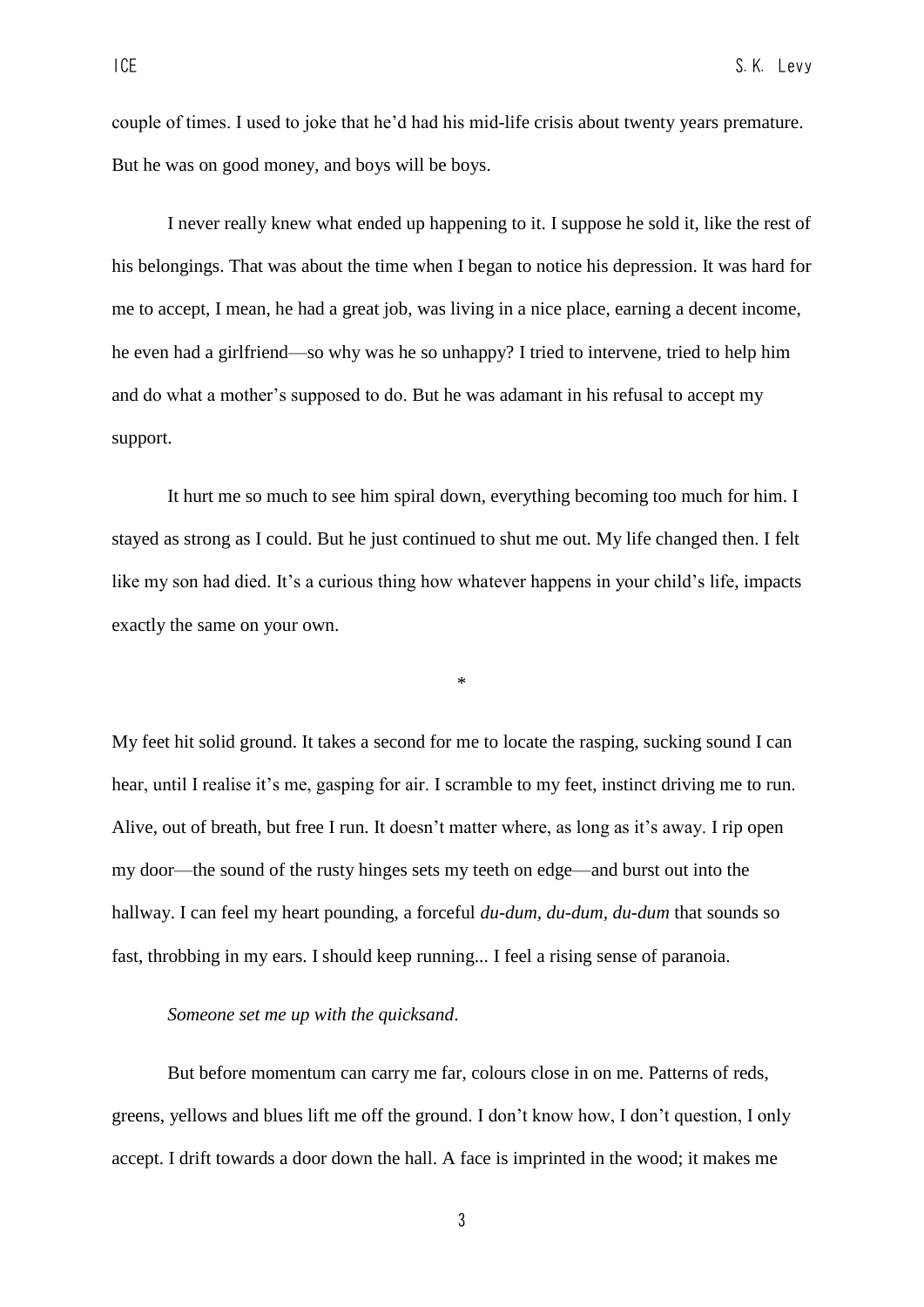laugh and tells me to climb through it. My inhibitions left me long ago, so I obey without second thought, reaching for the enticing handle. It's unlocked. The colours follow me in, letting me drift like a half-deflated helium balloon. I see a lounge. Three small people are sitting on it, watching TV. Children. I join them. Whatever they are watching is amazing. My jaw drops as I sink onto the lounge, boneless, beside them, absorbed in this television experience. Their wails don't worry me. I'm not going to hurt them.

The colour of the room fills with a blinding red and a reverberating *crash* dulls all of my senses. In slow motion, I crumble. Piece by piece I fall to the floor. I see a woman standing above me, holding a frying pan. I laugh. She hit me, but it doesn't hurt. I'm granted a fleeting rationalisation, and realise that I deserved it. Another rational thought: *Thank god I didn't get angry*. Because when I'm angry, I'm unstoppable. And bad things happen.

\*

I forgot to mention that his dad walked out on us about three years ago. It was abrupt, and they were very close. He was already depressed at this point, but his dad's upheaval caused an exponential increase in his unhappiness. My ex-husband was having an affair—of course, isn't that always the way? He sat my son and I down, gave me the divorce papers, all signed, and explained that he didn't love me anymore and there was no reason to stay now that our child had grown up. I was too shocked to say anything. I just sat and stared, confused, unbelieving, undeserving.

He'd already packed a suitcase. I remember hearing the fight between my son and him. I remember the screaming, the throwing, the accusatory tones and the punches that sent him out the door. But I can't remember a word said between them.

4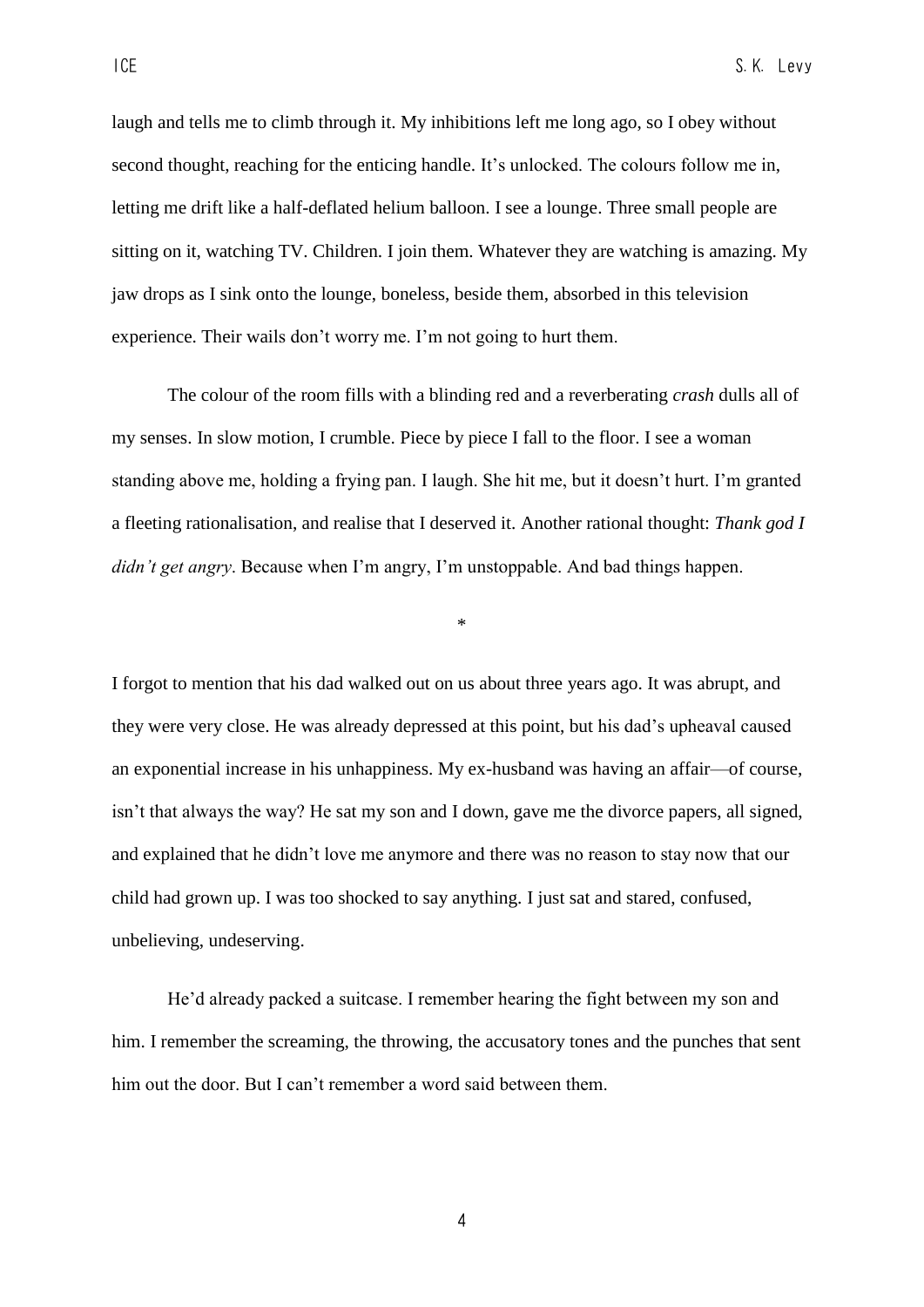Ever since my ex-husband left, he's made no attempt to contact either of us. I declined my son's offer to move back in with me—he'd only moved out six months earlier and had just renewed his lease. I was devastated, but didn't want my sadness to hold him back. Retrospectively, I wish I'd said yes. Hindsight really is a bitch. My house was too full of memories, so he didn't visit often. Instead, I went to him, but he'd already begun shutting everyone out. Our melancholy seemed to be in constant equilibrium; our lack of passion, infectious. I hate myself for not being stronger. I emancipated from that mind-set, sadly, my son did not. He had already turned to something else to escape his depression.

I leave her apartment, walking back out to the hallway and toward the staircase. I begin descending, one by one, two by two, three by three. Do I dare four by four?

\*

Yes.

Of course I'm overconfident. My ankle rolls and I collapse, crashing down the staircase in a cartwheel of flailing limbs. The noise of the fall is loud but I don't feel any pain, nothing can hurt me today. The bubbles cushioned my fall, too. *Bubbles?*

I stand on shaking legs, blinking, as hundreds of tiny bubbles glitter and twinkle as they pop, their opacity playing tricks on my eyes. I turn around, looking at the stairway that could not break me. I can hear music, it sounds like it's coming from close by. I begin to dance. I jump to the beat of the drum and feel the bass vibrations echo inside my chest. *Dudum, du-dum, du-dum*.

The lyrics don't make sense but it doesn't matter. I'm not concentrating on their meaning. I feel a warm liquid running down my cheek. Blood. It doesn't faze me. Today I am strong. I am the king of the world! Nothing can defeat me. Not today.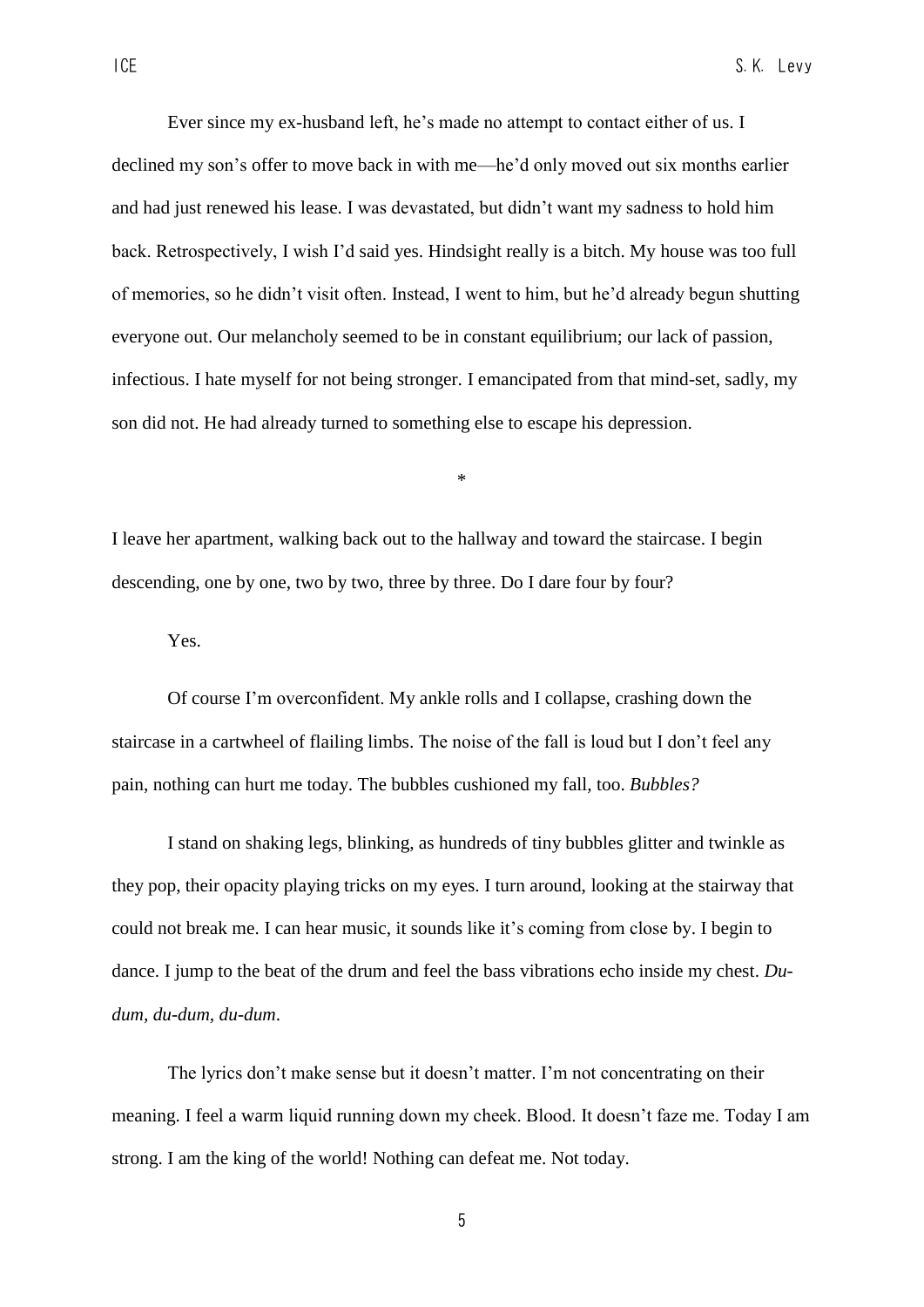I didn't like the crowd he hung around. They weren't good people. They got him drinking, and their lazy, negligent attitudes surrounded him. Like osmosis, their carelessness seeped into him, permeating his character. He was fired after failing a random drug and alcohol test his company conducted. Unsurprising to me, but coming as an obvious shock to him, his girlfriend left him. Her leaving pricked a hole in the cocoon of blissful ignorance he enveloped himself within, causing him to lash out and become violent. He got in trouble from the police more and more often, his morals crossing dangerous territory into nihilistic waters.

\*

'Just stealing, or something,' he'd mumbled in reproach whenever I'd asked after what he'd done wrong.

Those horrible people, messing up his life more than it already was. I'm not naive; I'm a mother. I know he wasn't well, I know he was responsible for his actions, and I accept that, but I know that those people were no help. I used to drive to his apartment with food. I knew he couldn't cook or afford much. It was an excuse to get out of my own house too; I was usually lonely and too proud to call my friends over for support.

More often than not I would find him passed out. His 'friends' were there on many occasions, passed out as well. An unbroken tide of desolate souls, always dismissing help, too stubborn to admit that they needed love. One day I'd forcibly roused them, begging for their help to take him to the hospital. I couldn't lift him and he wouldn't wake up. They just laughed at me and said he'd be fine. I called an ambulance. His blood alcohol level was seven times over the legal limit. He was in intensive care for three days.

\*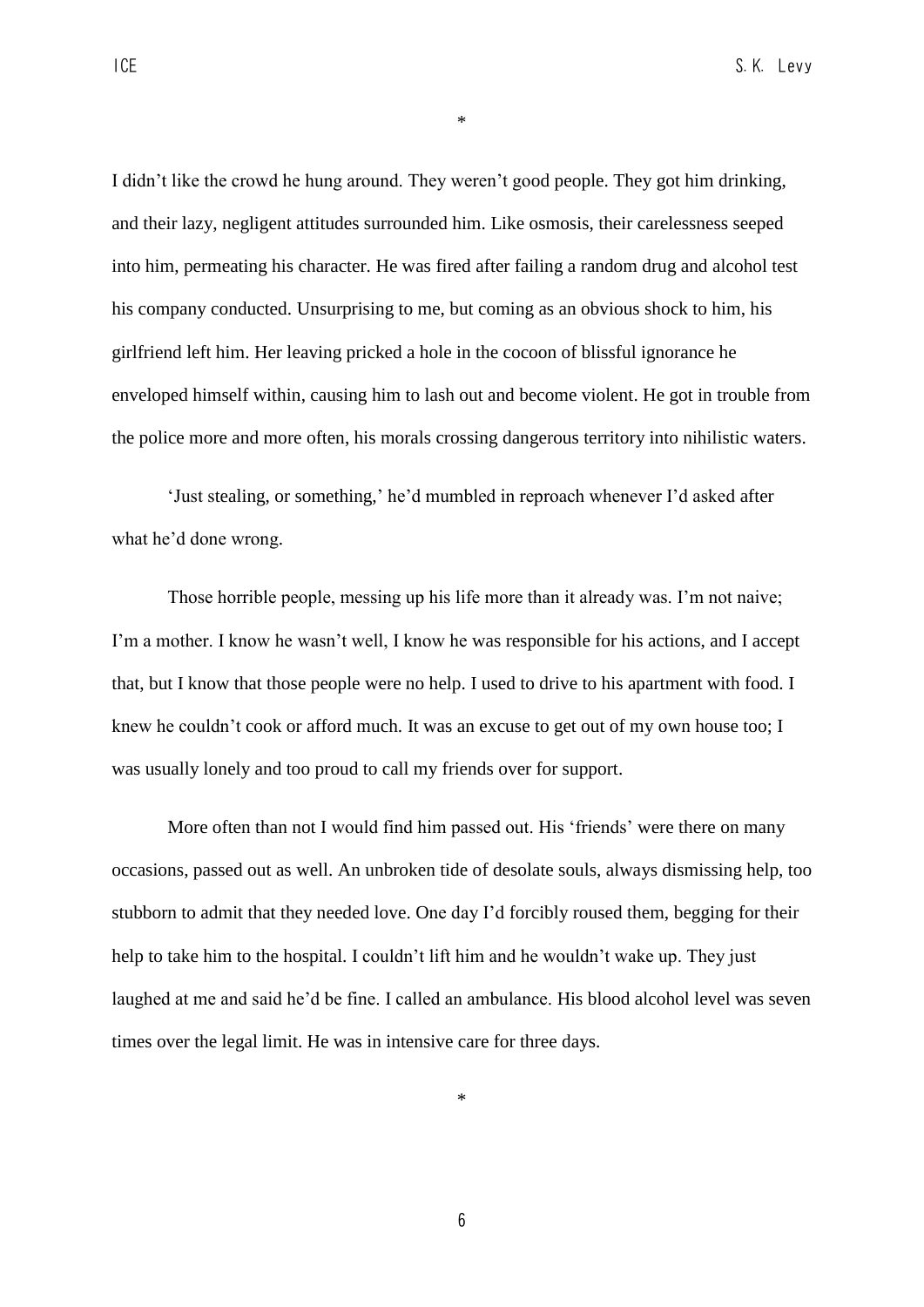People come out of their rooms, yelling at me, telling me I'm a loser and to leave. I get angry. All I want to do is fucking dance. Some guy gets up in my face and I hit him, throwing my elbow around to collide with his cheek. The crack of bone on bone makes my cracked lips curve into a grin of sadistic satisfaction. He falls to the floor and I jump on him, lifting his head and smashing it back onto the floor.

## *He must have been the one that set me up with the bloody quicksand.*

People are ripping me off of him, screaming at me. There are so many noises. So many sounds filling my head. It hurts. I feel sick. I turn to the wall, pressing my hands against it for support as I vomit on the wooden floor, my stomach contracting in dry retching spasms, heaving up bile because there's nothing else in it.

*What am I doing?* It's my fault they're angry. I *am* a loser, dancing by myself. I look at the mess I've left the guy in. My anger dissipates. I suck in a quick breath and stagger away.

It's my fault my dad left. My fault my mum's so upset. My fault my girlfriend walked out. My fault my life's so screwed up.

With fists clenched, I hit myself in the head, over and over. I want the bad thoughts to go away.

A crushing blackness fills my peripheral vision. I feel like I've been blind for the past three hours.

The darkness closes in. I am blind. I stumble forward, blinking continuously, crashing into things that I cannot see.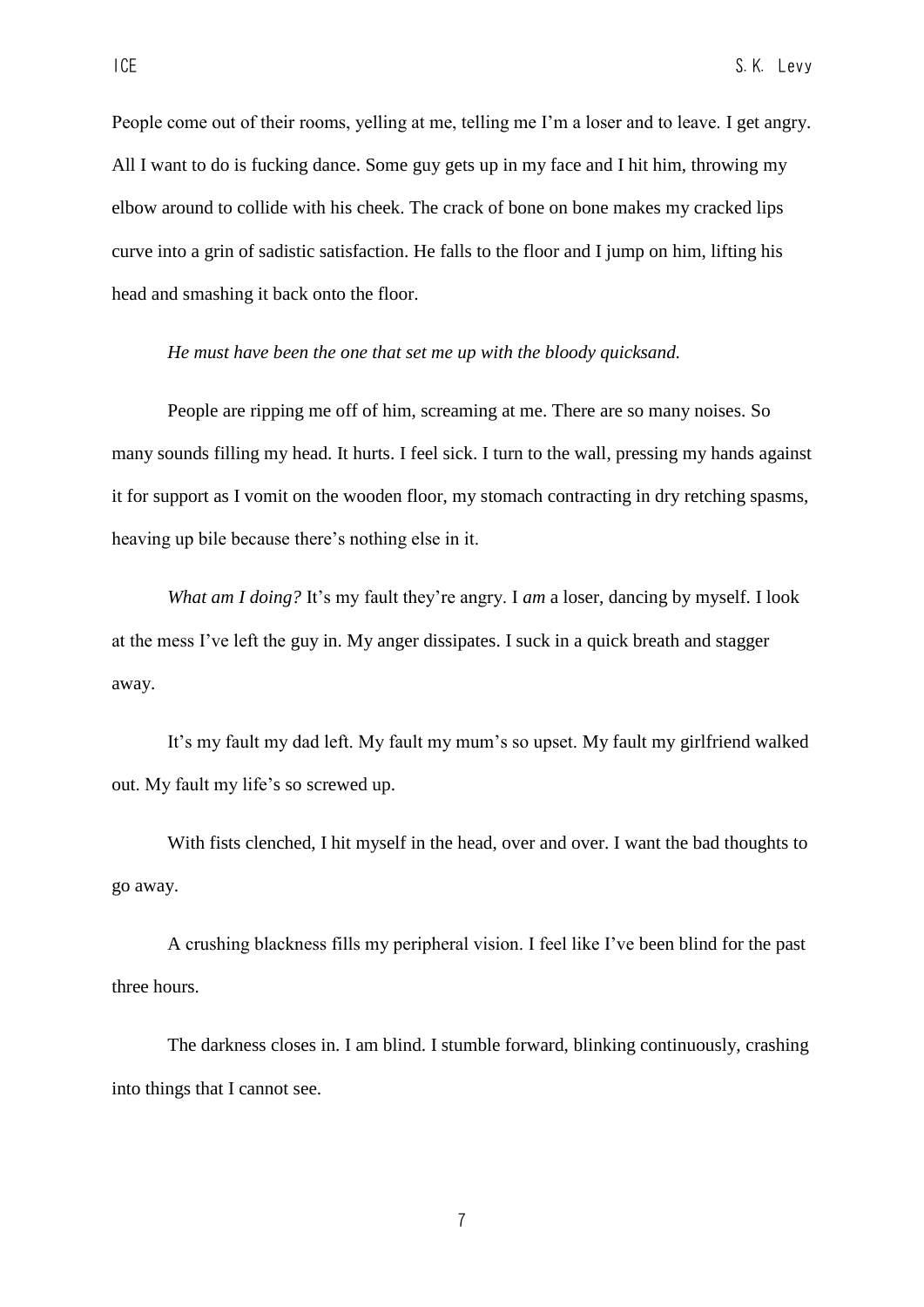I feel a cool gust of air blow past me as I push through a door. It's refreshing, blowing against the sweat on my forehead, stilling the rolling nausea in my stomach a little. I must be outside. My legs wobble as jolts of pain shoot through my whole body. My head is throbbing so badly, I can't concentrate.

*I knew that high felt off. It must have been cut something bad, piece of shit dealer.* 

My nose burns. I feel like I'm choking. The sting of unshed tears hits me and I scrunch my eyes closed, trying to dispel them. It doesn't work. Salty droplets pool at the corners of my mouth, mingling with the taste of blood. My sight is coming back but everything is out of focus and shadowed.

I stumble on, still trying to convince myself that I am invincible. There isn't anything else to do.

*I am the king of the world*.

My high has almost worn off.

*Nothing can break me.* 

The ground becomes clearer. It's not light grey, like I was expecting, but a dark charcoal, with white lines.

### *Not today*.

Bright lights shine in my eyes, blinding me yet again. I bring my arm up as a shield from the oncoming yellow light, but it throws me off balance. My ankle rolls. I yell out in pain, reaching down in an automatic movement to brace myself against the fall. I hear a screech. My palms slap the ground. I smell burning rubber. I taste copper and salt.

I feel nothing.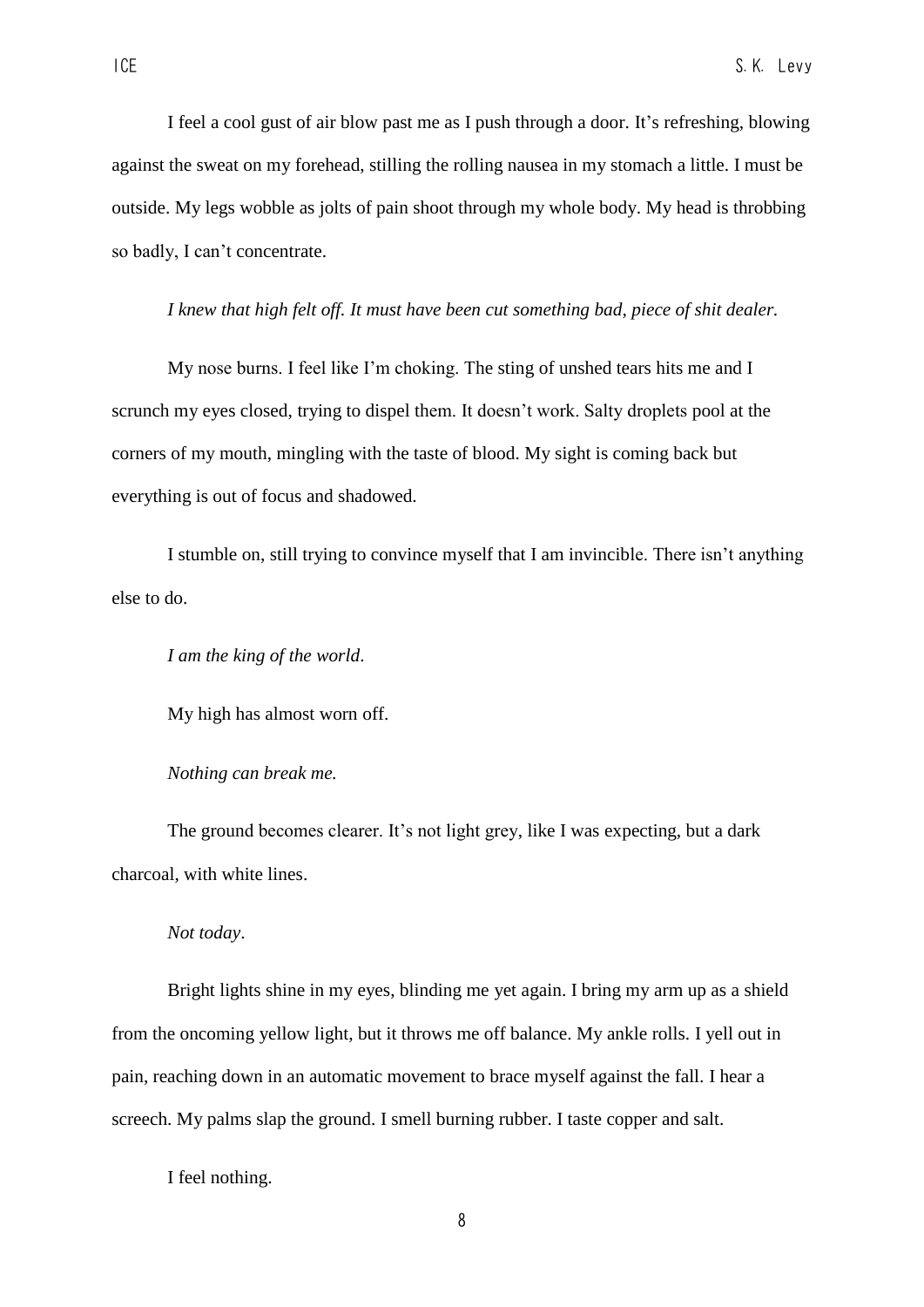### *Nothing can break me. Not today*.

\*

Here we are. He's over in the far section of the grounds. It's a beautiful area, I thought this place suited him, opposite the ocean. Water's supposed to be cleansing, rejuvenating and forgiving.

My son died a year ago today. He was hit by a car. He stumbled and fell into an oncoming vehicle. I don't blame the driver, from what the police tell me there was no way to have avoided the collision, high and unpredictable as my son had been that night.

He'd been on drugs for years. I'd known, deep down, but I'd been in denial. How could so much go wrong? How could I lose a husband to another woman and a son to addiction? It seemed like too much, so I chose the easy option. I tried to help him where I could, but it was never enough. For a long time I blamed myself, and my ex-husband, and the crowd of people who introduced him to that lifestyle. But in reality, it was a combination of all of us, and in the end, ultimately his choice.

I wish I'd pushed harder. I wish I'd forced him into rehab, done something, anything. But there isn't much out there. Sure, police are cracking down on drug use, manufacturing and trafficking, but I don't know the first place to turn to for genuine help or to keep people from relapsing...

God I miss him. I call his phone every now and then—I kept it—just to hear his voice on the other end, telling me he's busy and to leave a message. It all happened so quickly. One minute he was my son, breathing, talking, living. The next, he was gone. Just like that.

9